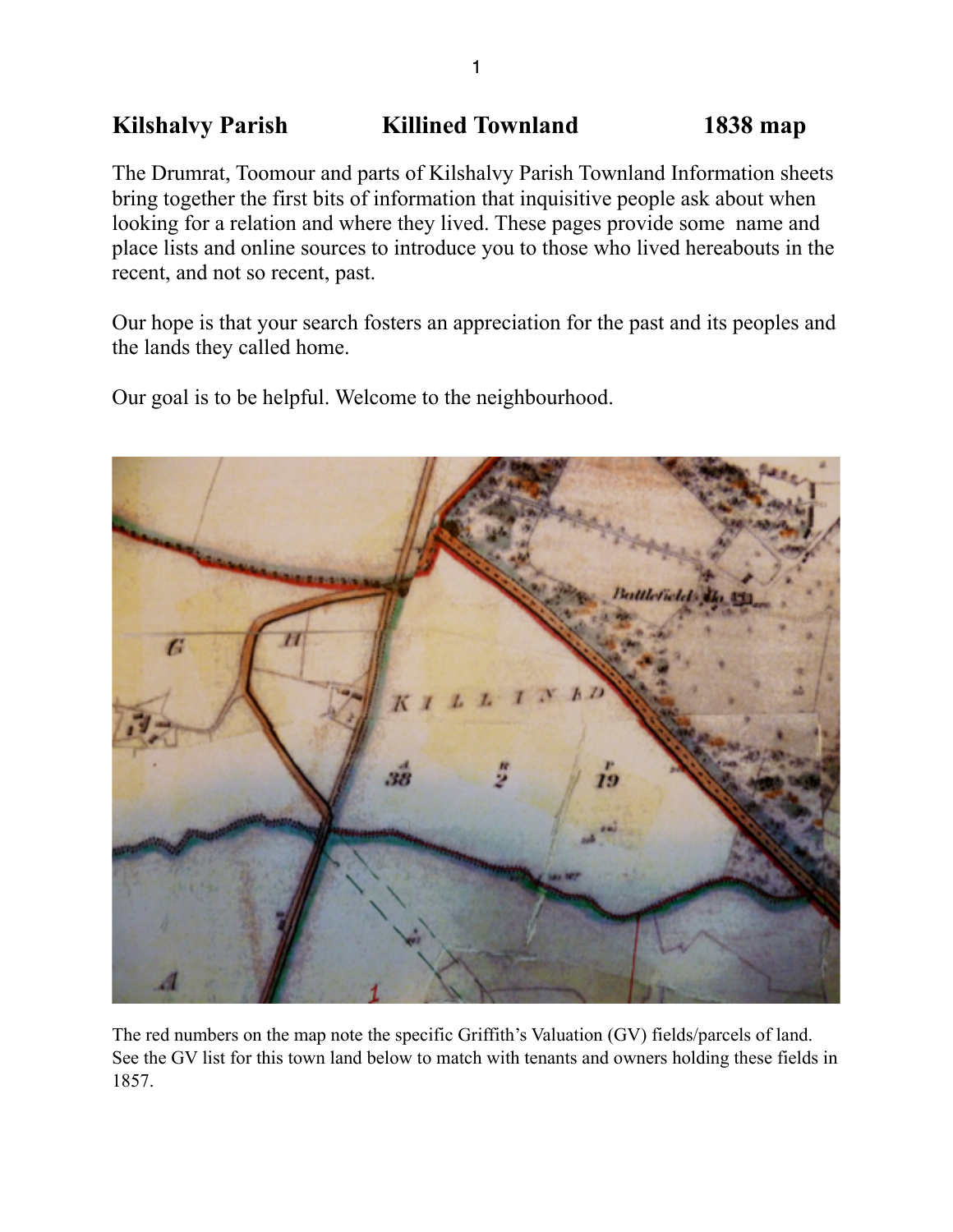Lands boundaries have been redone since over the years, and of course land has changed hands. Information from the Land and Tenant Rate books at the Valuation Office will be a good source for more information about the people living on and working the land after this 1857 information. See the section below re Valuations.

We begin with the Down Survey of Ireland and other descriptive information about the townland below to get our bearings. Some sheets may contain estate records we were able to locate to give names of tenants early in the 1800s. We move on to the Tithe Applotment listings which tell us the heads of families in the town land in 1833. The Census records of 1901 and 1911 tell us who was in the houses in the townland on Census night. By visiting and searching other web sites, URL addresses provided, you may be able to track people via church records and civil records of births, marriages and deaths. Hint: The more information you have before searching, the better.

# **The Down Survey of Ireland**

Taken in the years 1656-1658, the Down Survey of Ireland is the first ever detailed land survey on a national scale anywhere in the world. The survey sought to measure all the land to be forfeited by the Catholic Irish in order to facilitate its redistribution to Merchant Adventurers and English soldiers. For more information and to view the maps, go to <http://downsurvey.tcd.ie/index.html>and explore the site.

### **Townland of KILLINED**

**Down Survey Name:** Carrowreagh **1641 Owner(s):** King, Sir Robert (Protestant) **1670 Owner(s):** King, Sir Robert (Protestant) **County:** Sligo **Barony:** Corran **Parish:** Killoshally

### **The Ordnance Survey Name Book John O'Donovan 1836**

John O'Donovan (1806-1861) led the Ordnance Survey project collecting information about the topography of Ireland. The work was carried out by sundry surveyors visiting every parish in Ireland. O'Donovan wrote the place name reports based on the data the surveyors collected.

For more information: http://www.askaboutireland.ie/reading-room/history-heritage/irish-genealogy/what-is-griffiths-valuati/

**Cullined.** Coill a neid, wood of the nest, pronounced Coill a nid (by some); Neid, nid, is their word for a bird's nest. Mr. Jones Irwin, who gave the Irish names etc. remarked it to be a great place for thrushes and blackbirds to build their nests in (Killined - "II" liquid.)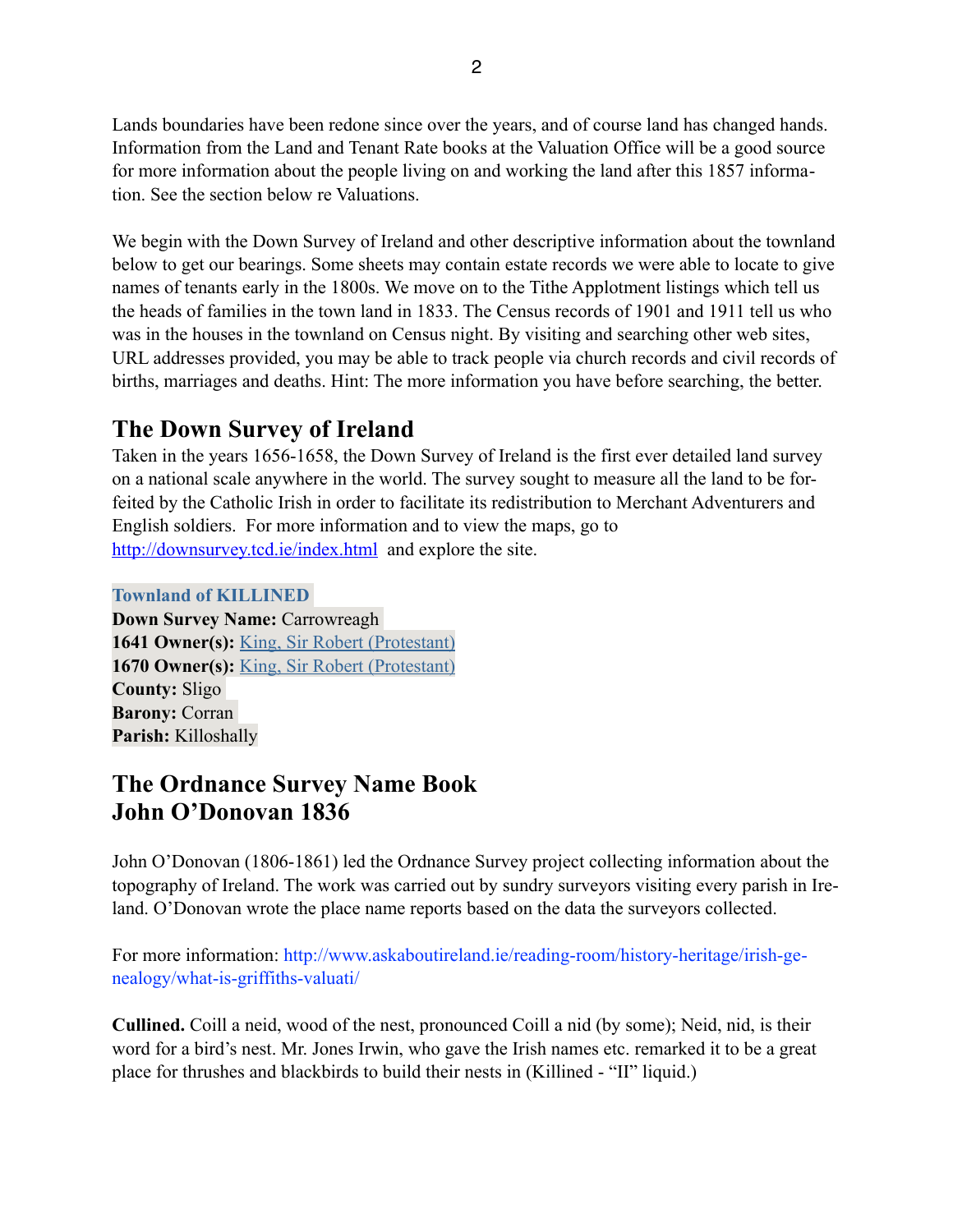Situated on the N. Side of the E. part of the parish; on the E. side of the old road from Gurteen to Ballymote, two and a half miles N.E. of the former place. It is bounded on the N. by Drumrat and Toomower Parishes; on the S. by Taunaghmore and on the W. by Taunagh.

This townland contains 38 acres, of which 37 are cultivated and 1 of wood. The proprietor, James Knott Esq. who resides in the adjoining townland of Battlefield holds this townland as pat of his own Demesne. County Cess amounts to 2/4d per acre.

### **Townland Place names**

### Killined / **Coill an Neid (39**—39)

 Coill a neid, 'wood of the nest, pron. Coill a nid by some… a great place for thrushes and blackbirds to build their nests in', *OSNB*

This information from **"The Placenames of Corran,"** by Nollaig O Muraile, given in a lecture at the 2008 Ballymote Heritage Weekend.

**Sources cited: Tax.**: Ecclesiastical Taxation, 1306; **F:** Fiants of Tudor Sovereigns (searched selectively); **CPR:** Calendar of Patent Rolls of James I; **Str:** Strafford's Inquisition, 1635 (from Wood-Martin's *Sligo*); **DS:** Down Survey, c 1655 (most citations taken from OSNB); **Cen.:** 'Census' of Ireland, c. 1659; **HMR:** Hearth Money Roll for Co. Sligo, 1665 (ed. MacLysaght); **HD:** Hiberniae Delineatio (al. Petty's Atlas), publ. 1685 (but engraved c 1663); **OSBN**: Ordnance Survey Parish Namebooks, 1837 (consulted - especially for evidence of Irish forms collected from native speakers of the language).

### **Population, landowners and tenants**

#### **Population figures for this townland 1841-1901**

|            | 1841 1851 1861 1871 1881 1901 |    |  |
|------------|-------------------------------|----|--|
| 84 17 23 8 |                               | 14 |  |

## **SLIGO TITHE APPLOTMENT BOOK Parish listings**

Below are the names of heads of families in the Toomour and Drumrat parishes in 1833-4.

The Tithe Applotment Books are records compiled between 1823 and 1837 to determine the amount which occupiers of agricultural holdings over one acre should pay in tithes to the Church of Ireland. We recommend a visit to the sites below for more information.

<http://titheapplotmentbooks.nationalarchives.ie/search/tab/home.jsp>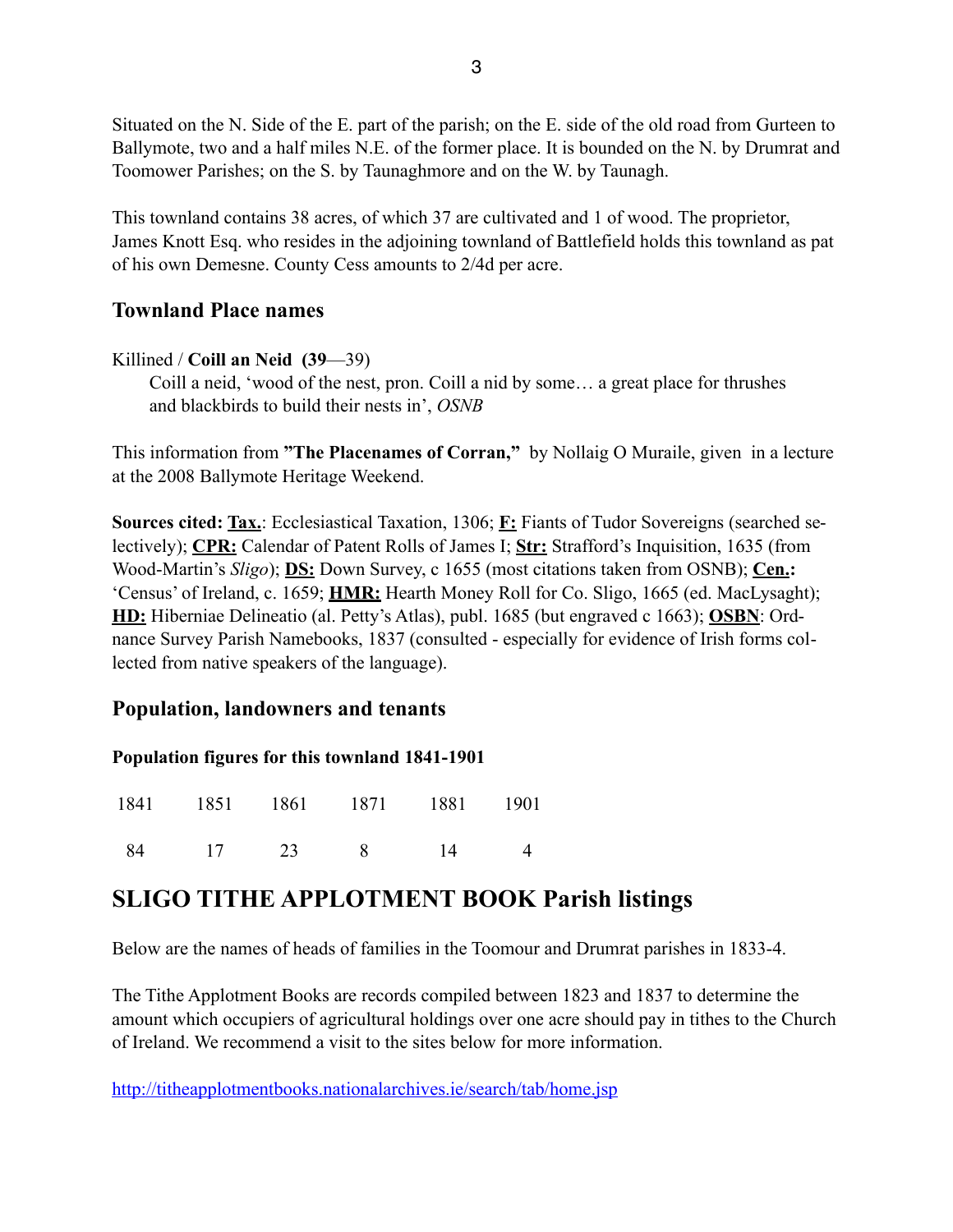<http://titheapplotmentbooks.nationalarchives.ie/search/tab/about.jsp> <http://titheapplotmentbooks.nationalarchives.ie/search/tab/aboutmore.jsp>

*Kelened TL, Kilshalvy Parish, Co. Sligo 1834*

### [Knott](http://titheapplotmentbooks.nationalarchives.ie/reels/tab//004625686/004625686_00731.pdf), [James](http://titheapplotmentbooks.nationalarchives.ie/reels/tab//004625686/004625686_00731.pdf)

More information may be found at the National Archives Genealogy Website. Access the Census [Records for 1901 and 1911 and many other informative sites at http://www.genealogy.nation](http://www.genealogy.nationalarchives.ie)alarchives.ie

# **Parish Online Resources**

Diocese of Achonry | County of Sligo Variant forms of parish name: Keash [includes townlands] in Drumrat and Toomour]

This website contains images from the National Library of Ireland's collection of Catholic parish register microfilms. The registers contain records of baptisms and marriages from the majority of Catholic parishes in Ireland and Northern Ireland up to 1880. Go to <http://registers.nli.ie/about> These are incomplete but you may be surprised!

[Other online resources for other denominations may be found at https://www.familysearch.org/](https://www.familysearch.org/wiki/en/County_Sligo,_Ireland_Genealogy#Church_Records) wiki/en/County\_Sligo, Ireland\_Genealogy#Church\_Records

## **Griffith's Valuation 1857**

County of Sligo, Barony of Corran, Union of Boyle

Griffith's Valuation is the name given to the Primary Valuation of Ireland, a property tax survey carried out in the mid-nineteenth century. The survey involved the detailed valuation of every taxable piece of property and published county-by-county between 1847 and 1864.

The information with tenant and owner names for this town land is below. You can see the rest by going to the page on the GV site.

### Explore Griffith's Valuation online at these sites:

<http://www.askaboutireland.ie/griffith-valuation/index.xml> <http://www.askaboutireland.ie/reading-room/history-heritage/irish-genealogy/> [http://www.askaboutireland.ie/reading-room/history-heritage/irish-genealogy/what-is-griffiths](http://www.askaboutireland.ie/reading-room/history-heritage/irish-genealogy/what-is-griffiths-valuati/)valuati/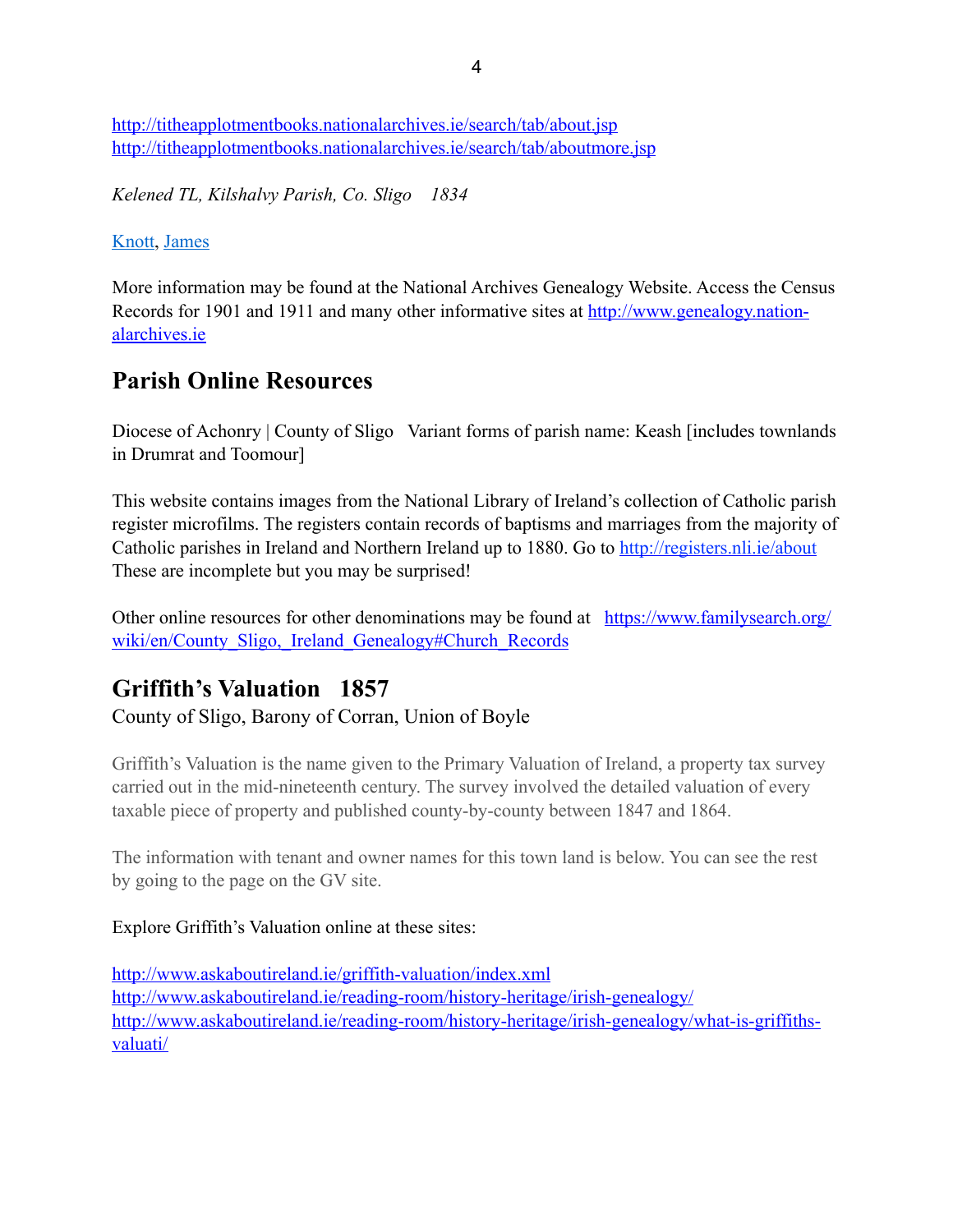Looking for more about properties? See the Valuation's Office web site at http://www.valoff.ie/en/Archives Genealogy Public Office/

Follow the links. Some material is online, other information is digitized at their office to view.

#### **Killined Townland** Page 49 (*Ord. S.* 39)

| Tenant                                                                      | Owner                        | Holding<br>Land, house, offices or land           |
|-----------------------------------------------------------------------------|------------------------------|---------------------------------------------------|
| Philip Breheny<br>$\mathbf{1}$<br>2 a Bartholw. McGowan<br>3 a William Hunt | William Nott<br>Same<br>Same | Land<br>Land, house and offices<br>Land and house |

### **Census of Ireland**

Census pages may be accessed through The National Archives of Ireland.

This is the home page: <http://www.census.nationalarchives.ie>

We recommend reading the information available to become familiar with the records. We only provide names, ages and the briefest of other information. The Census pages has more about individuals and families and their houses and land.

#### **Ireland Census 1901**

**Co. Sligo Killined TL, Kilshalvy Parish, DED Kilshalvy, Boyle Poor Law Union**

Occupants and houses (private dwellings/buildings). Ages as given in Census.

**House 1** Stone Thatch 2 rooms 6 Outbuildings

Hunt Patk 54 Head of family Farmer Mary 50 Wife William P 6 Son Mathew J 5 Son